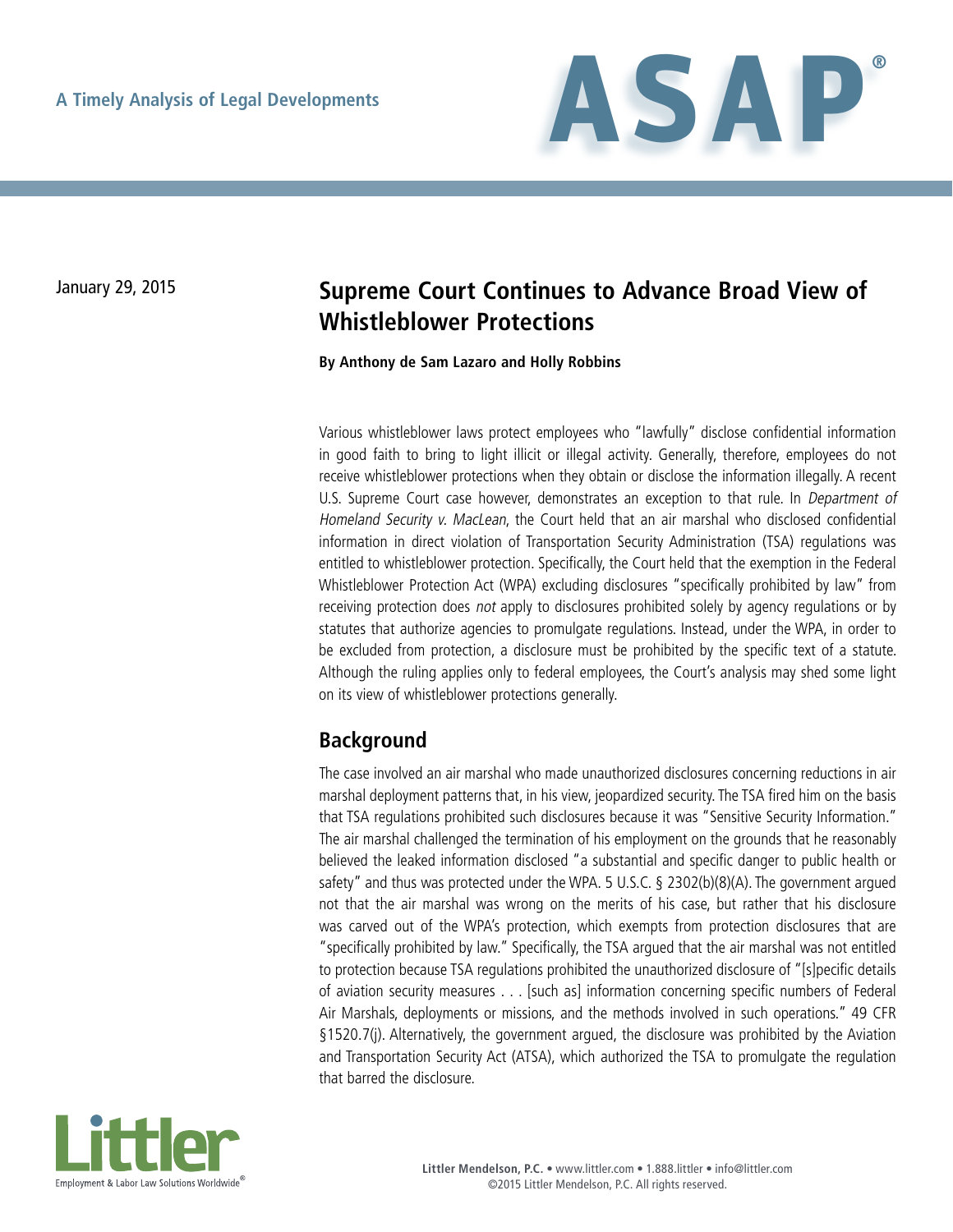#### **Decision**

The Supreme Court rejected the government's argument that TSA regulations prohibiting the air marshal's disclosure satisfied the WPA's "by law" exemption. The decision turned on the fact that the WPA's exemption applied to disclosures "specifically prohibited by law" rather than disclosures "specifically prohibited by **law**, **rule**, **or regulation**," a phrase used elsewhere within the WPA. Because Congress had applied broader protection to other actions, the Court reasoned, the exclusion of "rules and regulations" from the WPA's exemption indicated that Congress intended to exclude them from the exemption. The Court also rejected the argument that the authorization of the ATSA exempted the disclosures, holding, "[t]his statute does not prohibit anything. On the contrary, it authorizes something."

## **Implications**

Although ostensibly a narrow ruling affecting only federal employees, MacLean continues the trend of expanding whistleblower protections generally. The Supreme Court has taken a broad view of whistleblower protections over the last decade. A recent example of the Court's expansive view of whistleblower protections is Lawson v. FMR, LLC, 571 U.S. \_\_\_, 134 S. Ct. 1158 (2014), in which the Court held generally that the Sarbanes-Oxley Act's (SOX) whistleblower protections apply to contractors of publicly traded companies. Notably, in MacLean, where the Court was forced to acknowledge legitimate and grave concerns relating to terrorism and national security, the Court nevertheless came down in favor of the intent and "purpose of the whistleblower statute", and left it to Congress to move to protect the interests of national security.

As for general application to private employers, it is worth noting that most whistleblower protections apply the broader language distinguished by the Court in MacLean. The whistleblower provisions of the Dodd-Frank Wall Street Reform and Consumer Protection Act, for example, prohibit retaliation for lawful disclosures protected by "law, rule, or regulation subject to the jurisdiction of the [Securities and Exchange] Commission." Although Dodd-Frank excludes from whistleblower protection employees who obtain the information they disclose via criminal means, that exception does not extend to information obtained in violation of civil laws. An employee who obtains and discloses information by violating a protective order, for example, could still be a whistleblower under Dodd-Frank.

The question of just how far an employee can go in taking confidential information in brazen violation of employer rules or regulations is worth watching, as MacLean's preference for broad employee protection differs from other recent decisions. In Tides v. The Boeing Co., 644 F. 3d 809 (9th. Cir. 2011), the Ninth Circuit held that an employee's leak to the media was not protected under SOX's whistleblower provision because SOX protected internal complaints and disclosures to federal agencies or Congress, but not to the media. Similarly, the New Jersey Supreme Court recently held that the qualified privilege for a whistleblower employee taking employer documents to support an employment discrimination suit does not apply to a criminal indictment. *Quinlan v. Curtiss Wright Corp.*, 52 A.3d 209 (N.J. 2010). The U.S. Supreme Court's clear support for the "purpose and intent" of whistleblower laws signals that employers should be wary of relying too heavily on such protections.

### **Recommendations for Employers**

To help protect themselves against the continued expansion of whistleblower protection, employers should work with knowledgeable counsel to take the following critical measures:

- • Update and strengthen anti-retaliation policies and procedures to encourage employees to use internal complaint procedures so that employees may be more likely to attempt to resolve a concern internally before taking it directly to the government.
- Ensure that supervisors at every level are trained in the employer's anti-retaliation policies. Employers need to make sure that their managers understand how employee workplace complaints may be interpreted as whistleblower complaints and that minor workplace decisions could create a basis for a whistleblower case. If employees fear coming forward internally, they may be more likely to take concerns directly to the government.
- Ensure a clear process is in place to manage internal reports. Research has shown that few reports of misconduct are made through dedicated helpline systems. Unless the supervisors and managers who receive the majority of such reports properly escalate those reports, the company will be unable to act to rectify the problem.